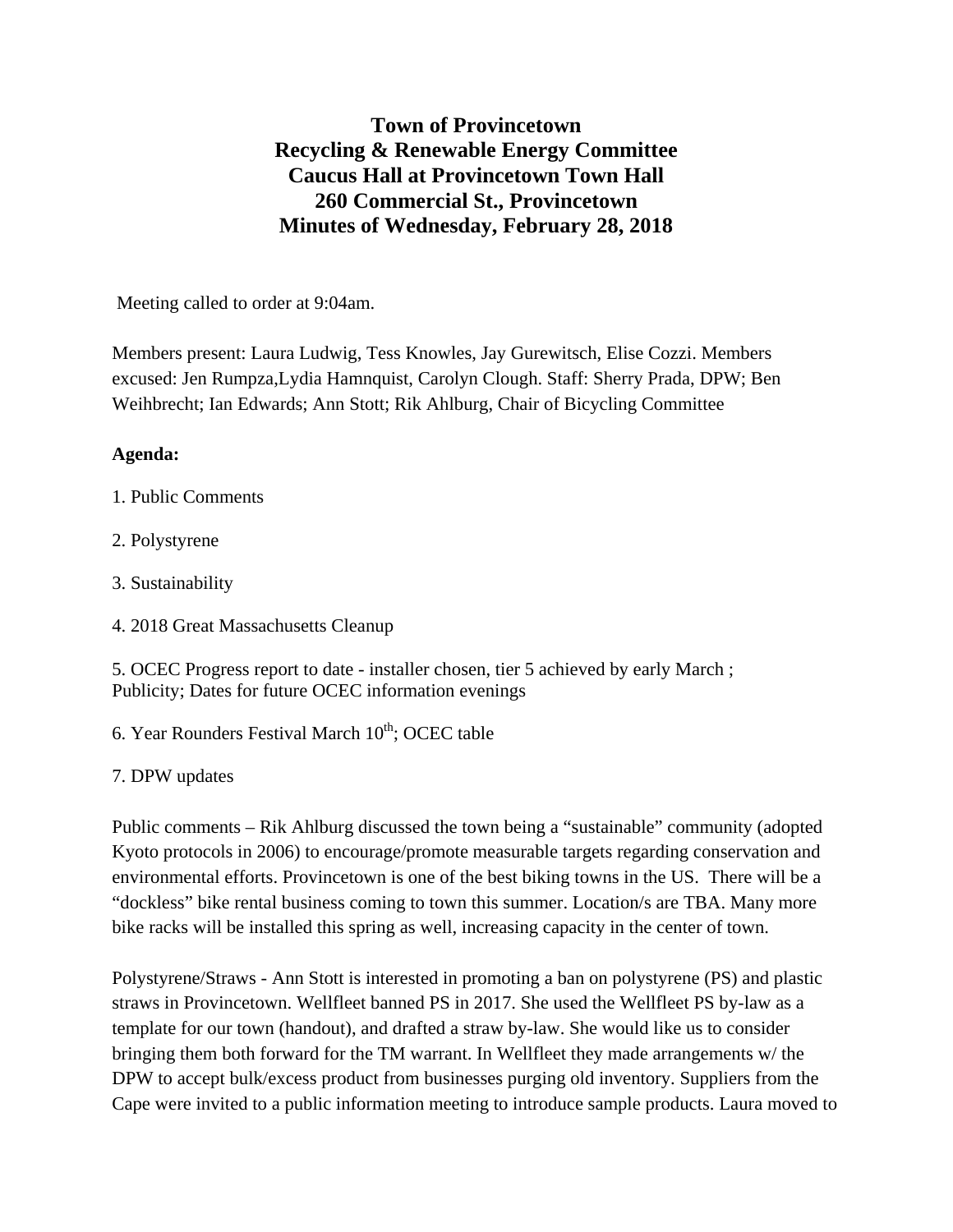consider both proposals as to how to move the issues forward. Elise seconded and all were in favor. Discussion ensued.

• Ben mentioned PR issues when customers ask for a straw and are told they cannot have one; a town-wide ban would make that easier.

• Jay brought up that enforcement on the bag law is still lacking and is concerned that it would be difficult to enforce other bans. Elise requested a meeting with Morgan to formalize a plastic bag review in the health inspections and to modify the existing bag by-law identifying one enforcement agent (BOH).

• Ian wondered if there is a commercial leader already working toward these initiatives. Some are.

Elise made a motion to encourage Ann to bring the two by-laws to TM as a citizen initiative with RREC approval. Tess seconded. Discussion included wanting more time to read the by-laws and put together an outreach effort. A vote was taken, and the committee approved 3 to 1 (Laura voted against in deference to the struggle w/ the bag bylaw). Ann can put together a bulleted sheet for use at YRF.

Sustainability discussion – Ian (Jay's husband) is the director of BROTO, art and science collaborations on climate change. He can guide us in our discussion about this committee's identity (sustainability vs. recycling committee). He provided his background with corporate social responsibility/ethics. The town's resiliency planning is in its nascent stages and this committee would like to urge it along and participate where it makes sense. Adaptation; future proofing; "long-termism" are guiding components of a town plan.

Discussed the format of a new "resiliency" committee/commission which would involve representatives of various important stakeholders including harbor, science, conservation, historic, transportation, etc. Discussed possibly to re-brand and augment this committee and invite more members with these backgrounds. Laura suggested that a new and separate committee/commission be formed in consultation with staff.

Ian suggested thinking more broadly about the composition of the committee and including reps from other Cape towns, given that the issues will be shared. There may be federal funding for a pilot program centered on Provincetown (NOAA Resiliency grants).

Sherry reported that a new DPW engineer position should be filled soon, at which time we could engage that person in developing a resiliency commission. We will postpone further discussion on this issue until after TM. We could ask the Town Manager to attend one of our May meetings regarding establishment of a pilot strategy committee; will include this item on the first agenda of May. Many cities are adopting the Paris Accord; maybe Provincetown could revisit that.